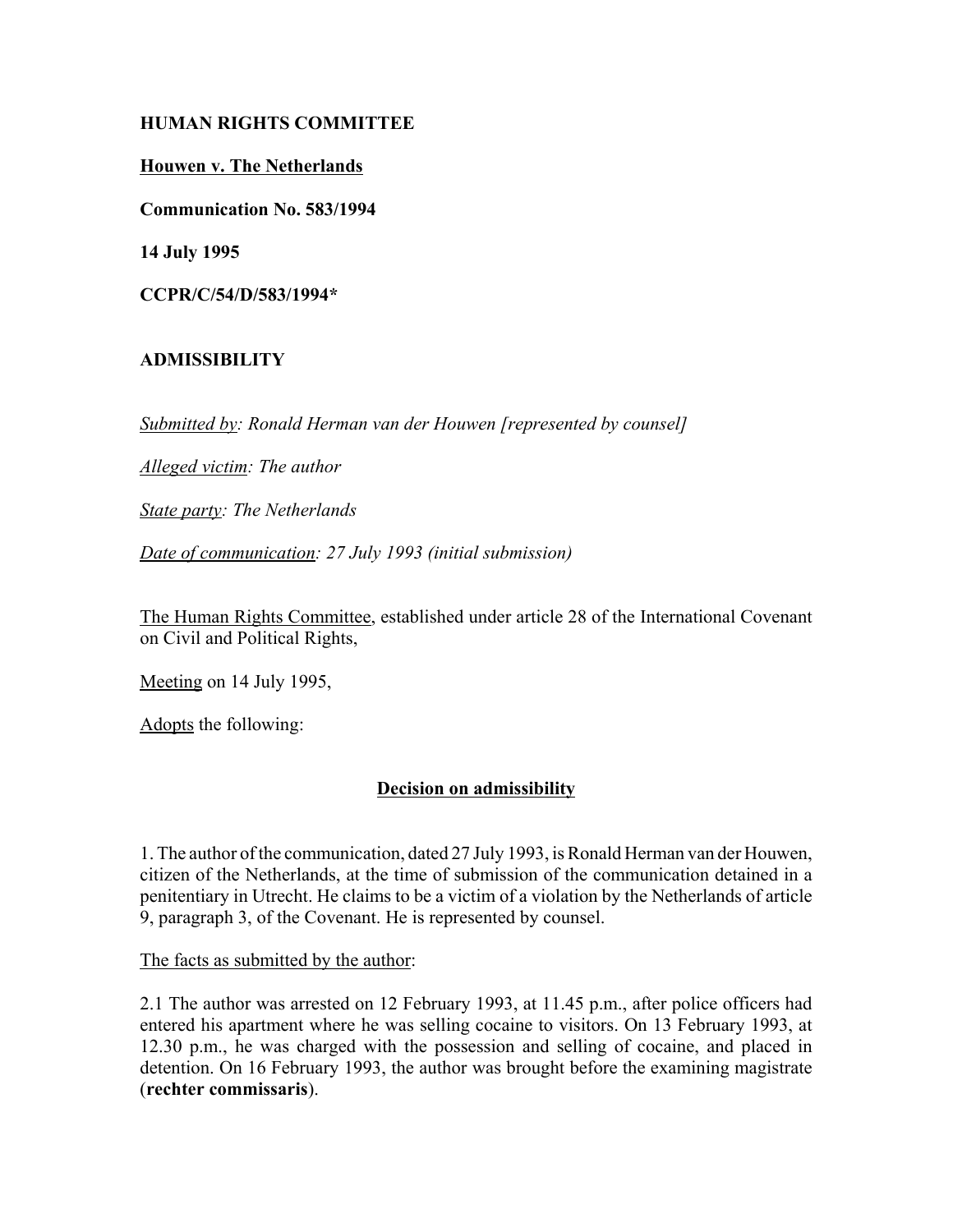2.2 At the hearing, counsel argued that since his client was brought before the magistrate more than three days after he was detained, his detention was unlawful and he should be released. The examining magistrate rejected this argument and ordered the author's further detention for 10 days.2.3 The author then requested the Utrecht Regional Court (Arrondissementsrechtbank) to quash the detention order. On 24 February 1993, the Court rejected the author's request and ordered his continuing detention for another 30 days. It considered that the detention of three days and one hour was not unlawful, since the Prosecutor had filed the request for further detention within the three-day period prescribed by law. It further considered that grounds existed to order the author's continuing detention. The author appealed the order of the Court to the Court of Appeal in Amsterdam, which dismissed the appeal on 31 March 1993, while setting aside the Regional Court's first consideration. No further appeal against this decision is possible.

2.4 On 25 May 1993, the author was found guilty of the charges against him and sentenced to 25 months' imprisonment, of which 5 months suspended, and confiscation of the money found in his possession at the time of his arrest.

#### The complaint:

3.1 The author claims that 73 hours of detention without being brought before a judge is in violation of the State party's obligation under article 9, paragraph 3, to bring anyone arrested or detained on a criminal charge promptly before a judge.

3.2 The author states that the same matter has not been submitted to any other procedure of international investigation or settlement.

#### Issues and proceedings before the Committee:

4.1 Before considering any claim contained in a communication, the Human Rights Committee must, in accordance with rule 87 of its rules of procedure, decide whether or not it is admissible under the Optional Protocol to the Covenant.

4.2 The Committee notes that the author has claimed that his detention was unlawful under domestic law, because he was not brought before the investigating magistrate within three days. The Committee recalls that the interpretation of domestic law is essentially a matter for the courts and authorities of the State party concerned. It is not for the Committee to examine whether the courts applied the domestic law correctly, unless the application by the courts would violate the State party's obligations under the Covenant.

4.3 The Committee observes further that the information before it shows that the author, who claims to be a victim of a violation of article 9, paragraph 3, of the Covenant, was in fact promptly brought before a judge or other officer authorized by law to exercise judicial power. The Committee considers that the facts as presented do not raise any issue under article 9, paragraph 3, of the Covenant and that the communication is therefore inadmissible under article 3 of the Optional Protocol, as incompatible with the provisions of the Covenant.